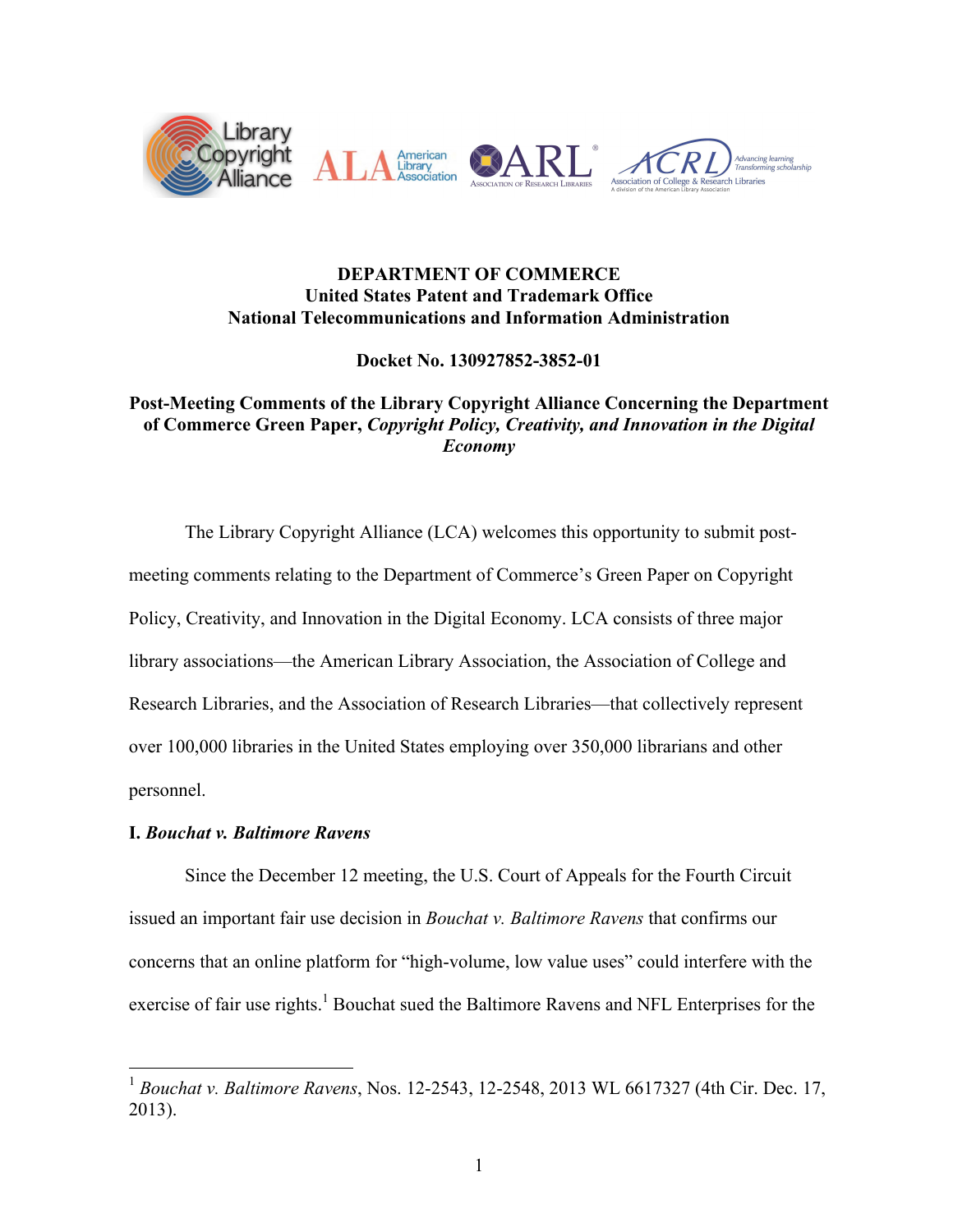incidental uses in three videos and an exhibit at the Ravens' stadium of the "Flying B" logo employed by the Ravens in their first two seasons. The court had little difficulty finding that the uses were fair because they were highly transformative. Nonetheless, the court did note that the district court had "made no findings regarding the existence of a licensing market for historical logos."<sup>2</sup> In the absence of market data, the court concluded that the fourth fair use "factor standing alone is neutral."<sup>3</sup> In other words, it is possible that in a different case where the rights-holder did license his copyrights via an online platform for incidental uses such as those in this case, the existence of such a platform could tip the fourth factor, and conceivably the fair use calculus, against the user.

The Fourth Circuit made clear that fair use was critical to the harmonization of copyright with the First Amendment:

Our analysis under § 107 is confirmed by the Supreme Court's explication of the underlying interests that inform copyright law and its relationship to the First Amendment. While copyright law rewards the owner, "[t]he sole interest of the United States and the primary object in conferring the monopoly lie in the general benefits derived by the public from the labors of authors." As a result, Congress has attempted over the years to balance the importance of encouraging authors and inventors by granting them control over their work with "society's competing interest in the free flow of ideas, information and commerce<sup>"4</sup>

(Citations omitted.) Fair use is a central part of achieving copyright's balance of interests.

Absent any protection for fair use, subsequent writers and artists would be unable to build and expand upon original works, frustrating the very aims of copyright policy. For creation itself is a cumulative process; those who come after will inevitably make some modest use of the good labors of those who came before.<sup>5</sup>

 $^{2}$  *Id.* at \*15.

<sup>3</sup> *Id.*

<sup>4</sup> *Id*. at \*9.

<sup>5</sup> *Id*.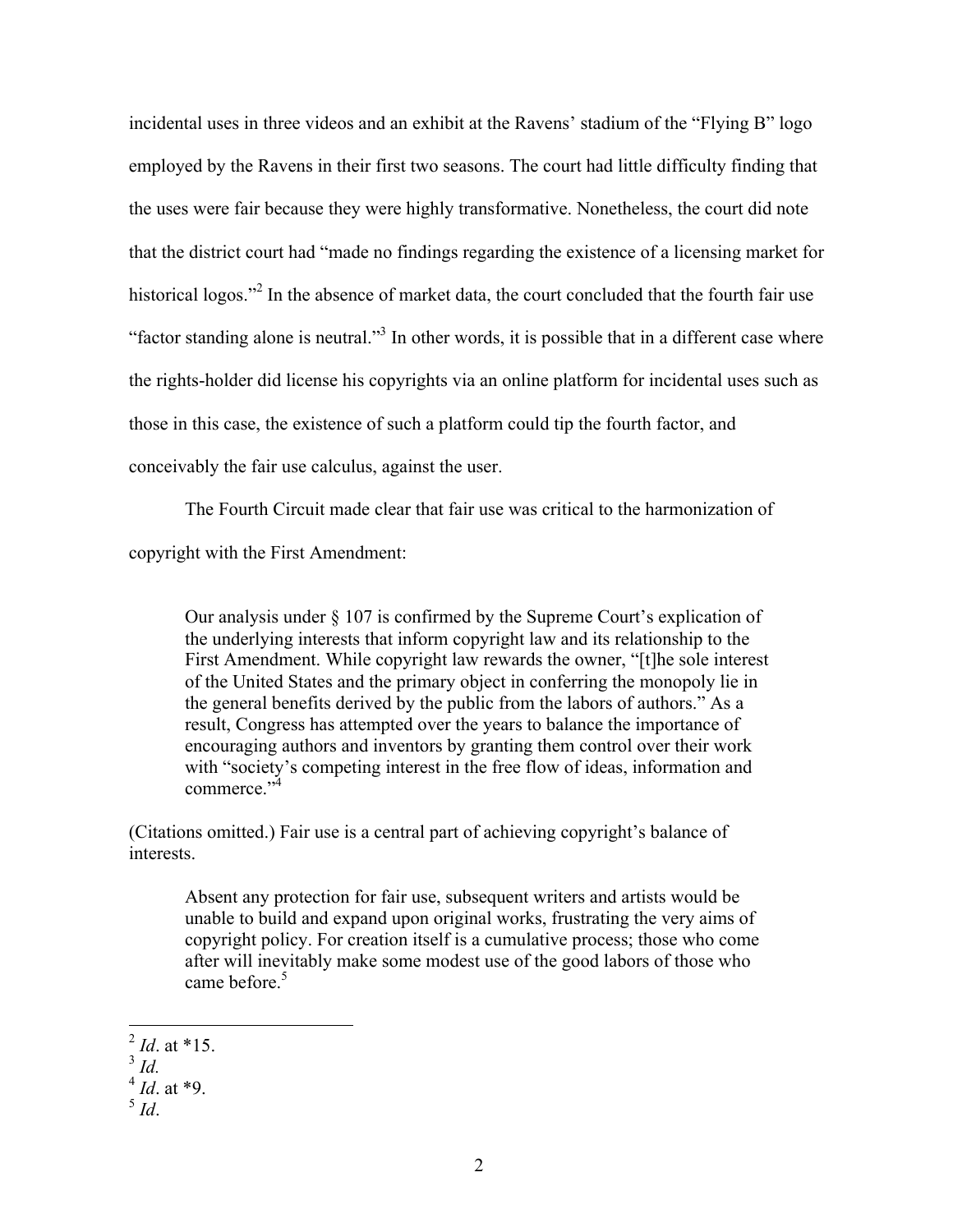(Citations omitted.)

The Fourth Circuit continued to note that fair use "is crucial to the exchange of

opinions and ideas."

It protects filmmakers and documentarians from the inevitable chilling effects of allowing an artist too much control over the dissemination of his or her work for historical purposes. Copyright law has the potential to constrict speech, and fair use serves as a necessary "First Amendment safeguard<sup>[]"</sup> against this danger. … As a result, fair use must give speakers some reasonable leeway at the margins. As the Supreme Court has noted, the "considerable latitude for scholarship and comment" secured by the fair use doctrine protects the core value of free expression from excessive litigation and undue restriction.<sup>6</sup>

(Citations omitted.)

The Fourth Circuit observed that requiring the licensing of the right to use preexisting

works would unduly restrict the work of historians and documentarians.

Were we to require those wishing to produce films and documentaries to receive permission from copyright holders for fleeting factual uses of their works, we would allow those copyright holders to exert enormous influence over new depictions of historical subjects and events. Such a rule would encourage bargaining over the depiction of history by granting copyright holders substantial leverage over select historical facts. It would force those wishing to create videos and documentaries to receive approval and endorsement from their subjects, who could "simply choose to prohibit unflattering or disfavored depictions." Social commentary as well as historical narrative could be affected if, for example, companies facing unwelcome inquiries could ban all depiction of their logos. This would align incentives in exactly the wrong manner, diminishing accuracy and increasing transaction costs, all the while discouraging the creation of new expressive works. This regime, the logical outgrowth of Bouchat's fair use position, would chill the very artistic creation that copyright law attempts to nurture.<sup>7</sup>

(Citations omitted.) This passage demonstrates the dangers of encouraging licensing regimes that would supersede fair use.

 $^{6}$  *Id*. at \*10.

<sup>7</sup> *Id*.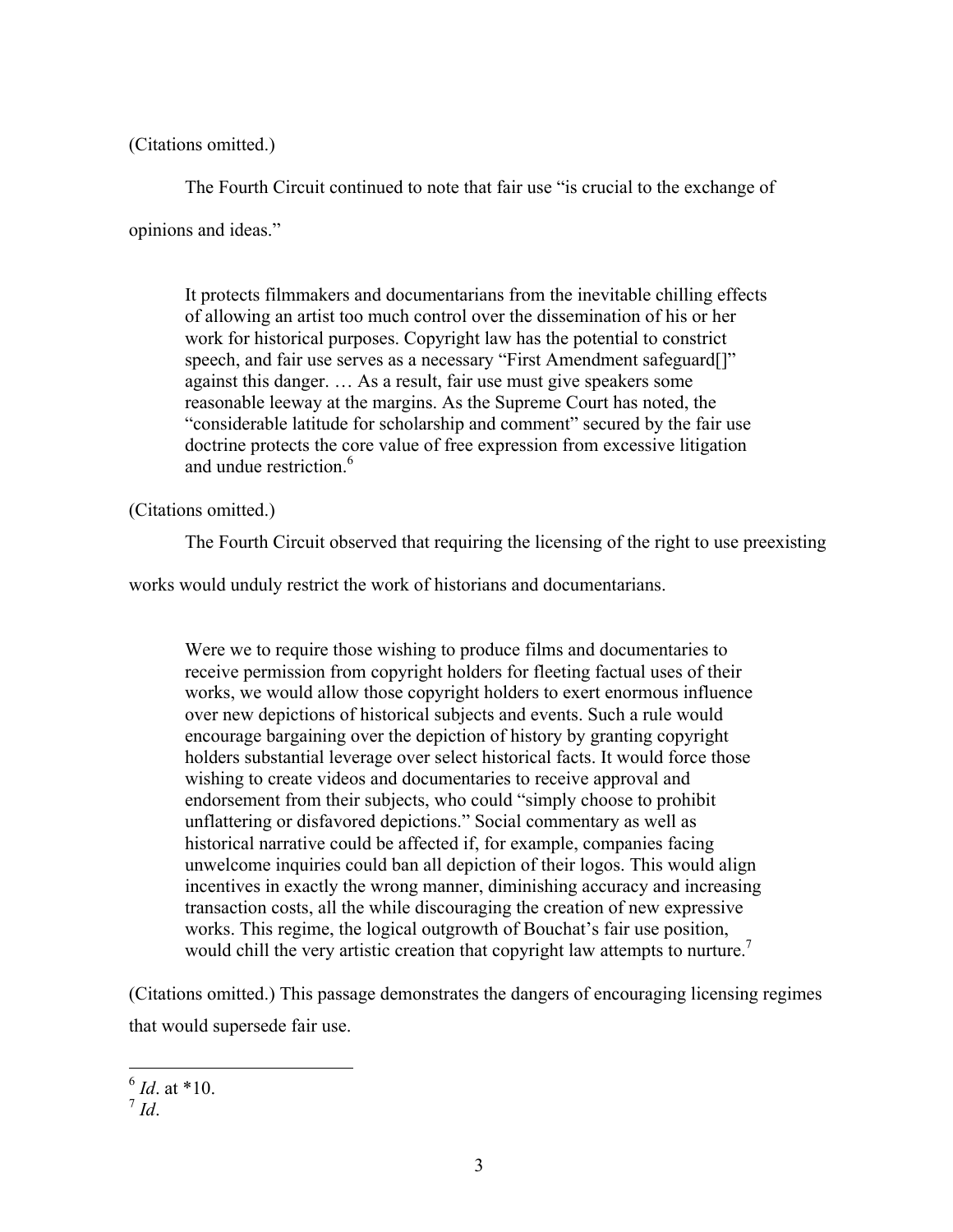The Fourth Circuit added that "the NFL may not arouse sympathies in the way that a revered artist does, but the consequences of this case reach far beyond its facts. Society's interest in ensuring the creation of transformative works incidentally utilizing copyrighted material is legitimate no matter who the defendant may be.<sup>"8</sup>

Finally, the Fourth Court stated that "the uses here were not only transformative, but also -- take your pick -- fleeting, incidental, de minimis, innocuous. If these uses failed to qualify as fair, a host of perfectly benign and valuable expressive works would be subject to lawsuits. That in turn would discourage the makers of all sorts of historical documentaries and displays, and would deplete society's fund of informative speech."<sup>9</sup> Ubiquitous licensing of "high-volume, low value uses" would pose a direct challenge to the *Bouchat* court's finding that "fleeting, incidental, de minimis, innocuous" uses must be fair and therefore not subject to permission or payment.

#### **II. Digital Preservation**

In the filed comments, and in the meeting itself, some rights holders repeated the myth that because digital materials do not suffer the same kind of physical wear and tear as printed paper copies, the first sale doctrine and other copyright limitations, *e.g*., library preservation, are far less important than before and can be recalibrated or safely surrendered in license terms. One need only consider recent advances of digital technologies to understand that the preservation of all materials is necessary. Websites come and go, documents disappear from websites, hyperlinks get broken, files become corrupted and storage media become obsolete. As a study just released at the University of British Columbia illustrates, digital materials are subject to risks of loss, corruption, and destruction

 $\frac{8}{9}$  *Id.* at 15.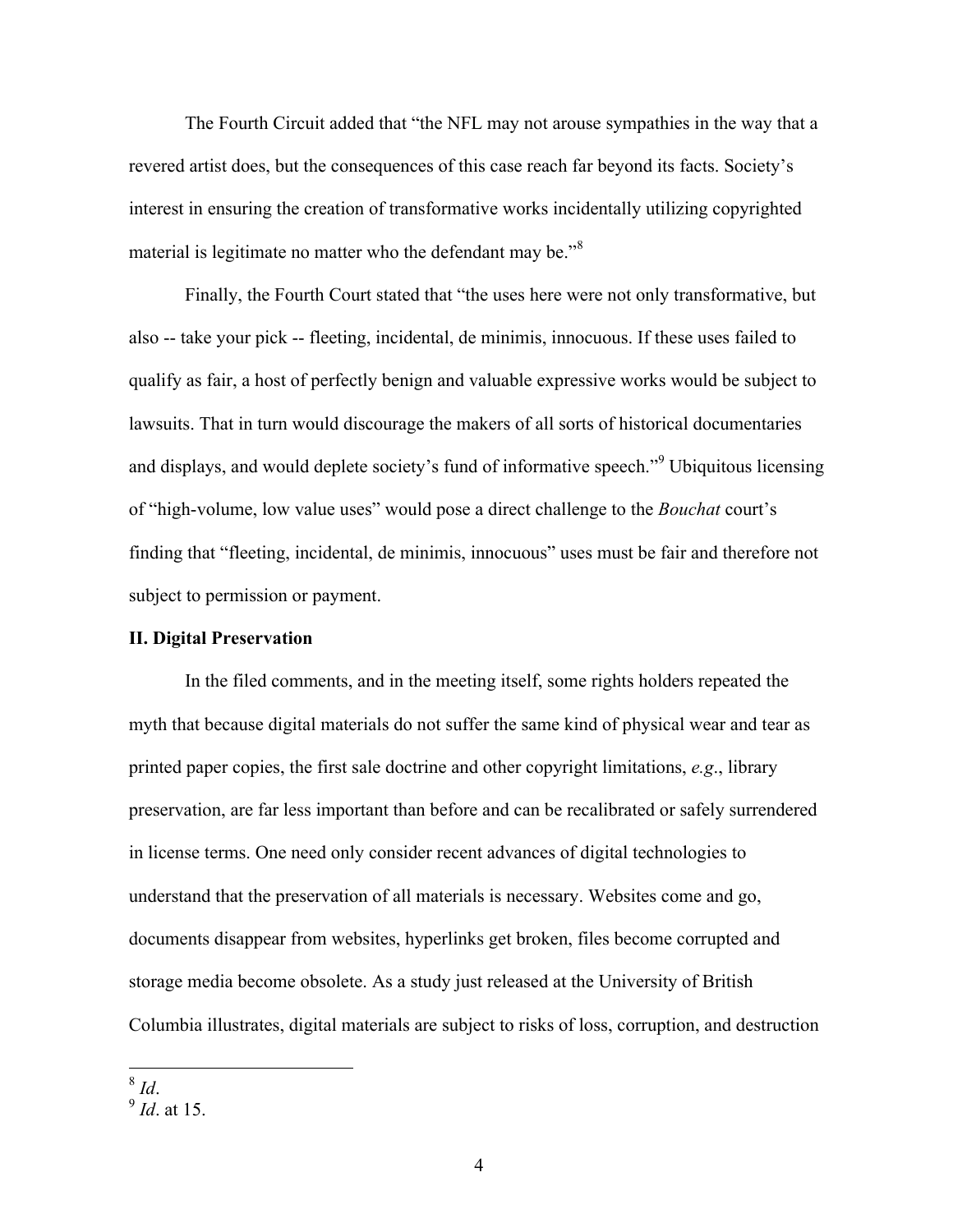just as profound, if not more so, as those that face older formats. The study found that 80 percent of scientific data from a random sample of studies were lost over two decades because of old email addresses and outdated storage devices.<sup>10</sup> The researchers tried to collect data from 516 studies made between 1991 and 2011. They found that although complete data sets were available in the year of publication, the ability to access the data dropped by 17 percent per year. According to the lead investigator, Tim Vines, "much of these data are unique to a time and place, and is thus irreplaceable, and many other datasets are expensive to regenerate. The current system of leaving data with authors means that almost all of it is lost over time, unavailable for validation of the original results or to use for entirely new purposes." Vine stated that scientists should upload their data to public archives before agreeing to publish their findings.

This study highlights the importance of libraries acting decisively to preserve digital materials.<sup>11</sup> Many publishers simply do not have the financial incentive, or the institutional stability, to preserve digital materials for decades, let alone centuries. Moreover, because of their commitment to intellectual freedom, libraries collectively seek to preserve all of our cultural heritage, not just materials with potential economic value. The copyright system must encourage this preservation through exceptions that allow preservation and "contractual override" provisions.

Likewise, libraries must be encouraged to preserve our cultural heritage expressed through websites. Many libraries have long recognized the importance of preserving

<sup>&</sup>lt;sup>10</sup> Julie S., 80 Percent of Scientific Data Gone in 20 Years, Headlines & Global News (Dec. 20, 2013), http://www.hngn.com/articles/20083/20131220/80-percent-of-scientific-data-

See also Jennifer Howard, *Born Digital, Projects Need Attention to Survive*, Chronicle of Higher Education (Jan. 6, 2014), http://chronicle.com/article/Born-Digital-Projects-Need/143799/?cid=at&utm\_source=at&utm\_medium=en.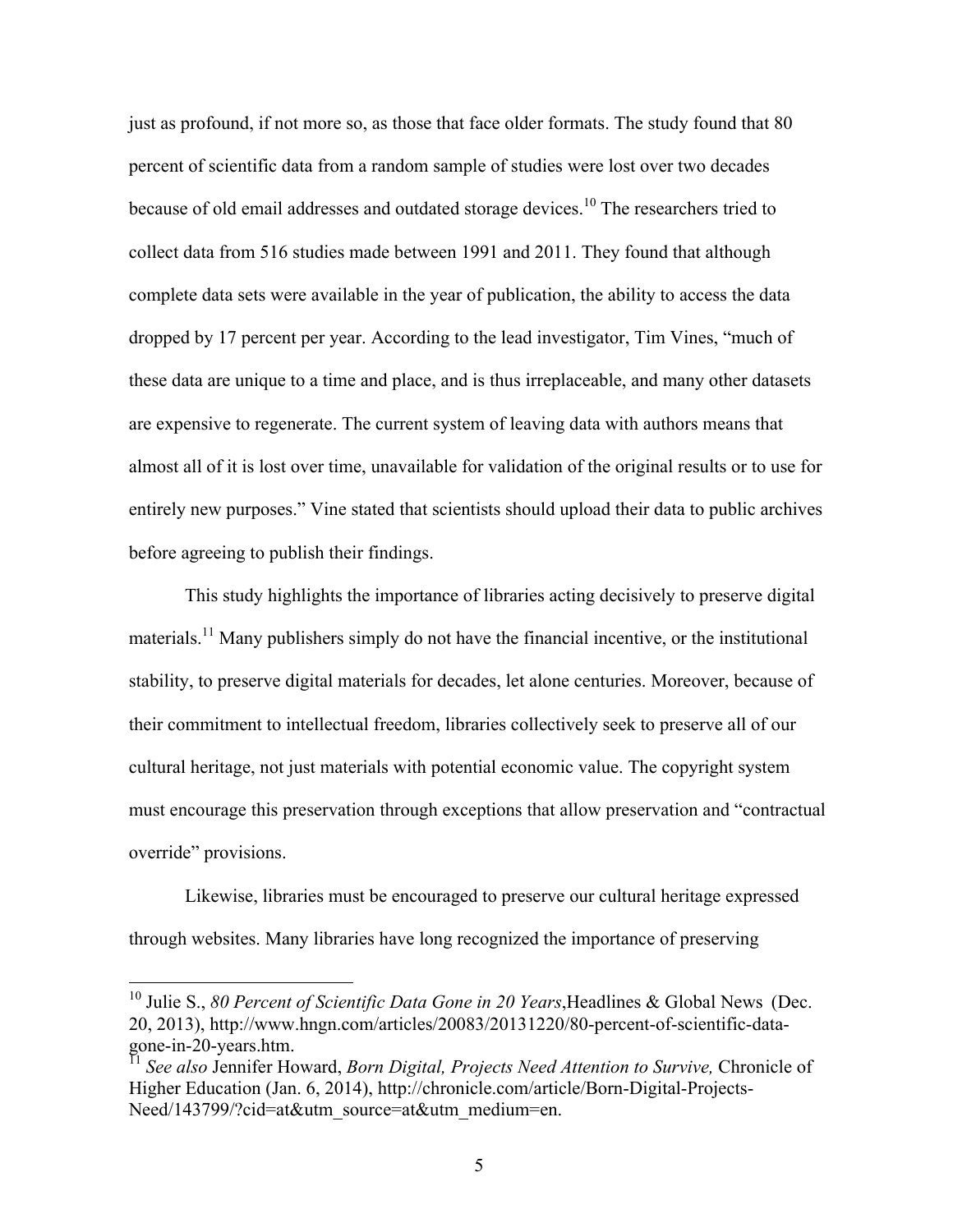websites, and have website archiving projects underway.<sup>12</sup> Website archiving by academic and research libraries is a transformative fair use.<sup>13</sup> In countries such as the UK, where seeking permission and paying licenses for "high volume, low value uses" is already the norm, web archiving lags far behind what is available under fair use in the United States.<sup>14</sup> Copyright and generic "terms of use" provisions should not interfere with this significant work.

A more recently identified digital preservation problem is "link rot" – where a link in a webpage, or a URL cited in a document, no longer functions. A recent study found that more than 50% of the links in U.S. Supreme Court opinions no longer resolve to working websites.<sup>15</sup> In response, a coalition of more than thirty law libraries has created a tool to help ensure the continued functioning of URLs in academic journals and other sources.<sup>16</sup> It is essential for our cultural, scientific, and legal future that libraries continue to rely on fair use to preserve linked references without waiting for a licensing regime or a special exception.

 <sup>12</sup> *See, e.g.,* Web Archive Collections – Web Archiving (Library of Congress), http://www.loc.gov/webarchiving/collections.html; The Columbia University Human Rights Web Archive, http://hrwa.cul.columbia.edu.<br><sup>13</sup> Association of Research Libraries, et al., CODE OF BEST PRACTICES IN FAIR USE FOR

ACADEMIC AND RESEARCH LIBRARIES 26 (2012) *available at* http://www.arl.org/fairuse; Jonathan Band, A NEW DAY FOR WEBSITE ARCHIVING 2.0,

http://www.arl.org/storage/documents/publications/band-new-day-for-archiving-2.0- 23feb12.pdf.<br><sup>14</sup> Mark Ballard, *UK prepares to launch internet archive without internet access*, COMPUTER

WEEKLY (Dec. 11, 2013), http://www.computerweekly.com/news/2240210795/UK-preparesto-launch-internet-archive-without-internet-access ("The archive was held up by a decade of negotiations between publishers and the British Library, meaning that regulations permitting the library to perform its first archive copy of every UK website were not passed until April this year, more than 20 years since the World Wide Web took off and 10 years since Parliament passed a law making it possible.").

<sup>15</sup> Jonathan Zittrain et al., *Perma: Scoping and Addressing the Problem of Link and Reference Rot in Legal Citations*, (October 2013), Harvard Public Law Working Paper No. 13-42, *available at* http://ssrn.com/abstract=2329161. <sup>16</sup> *See* Perma.cc, http://perma.cc (last visited Dec. 27, 2013).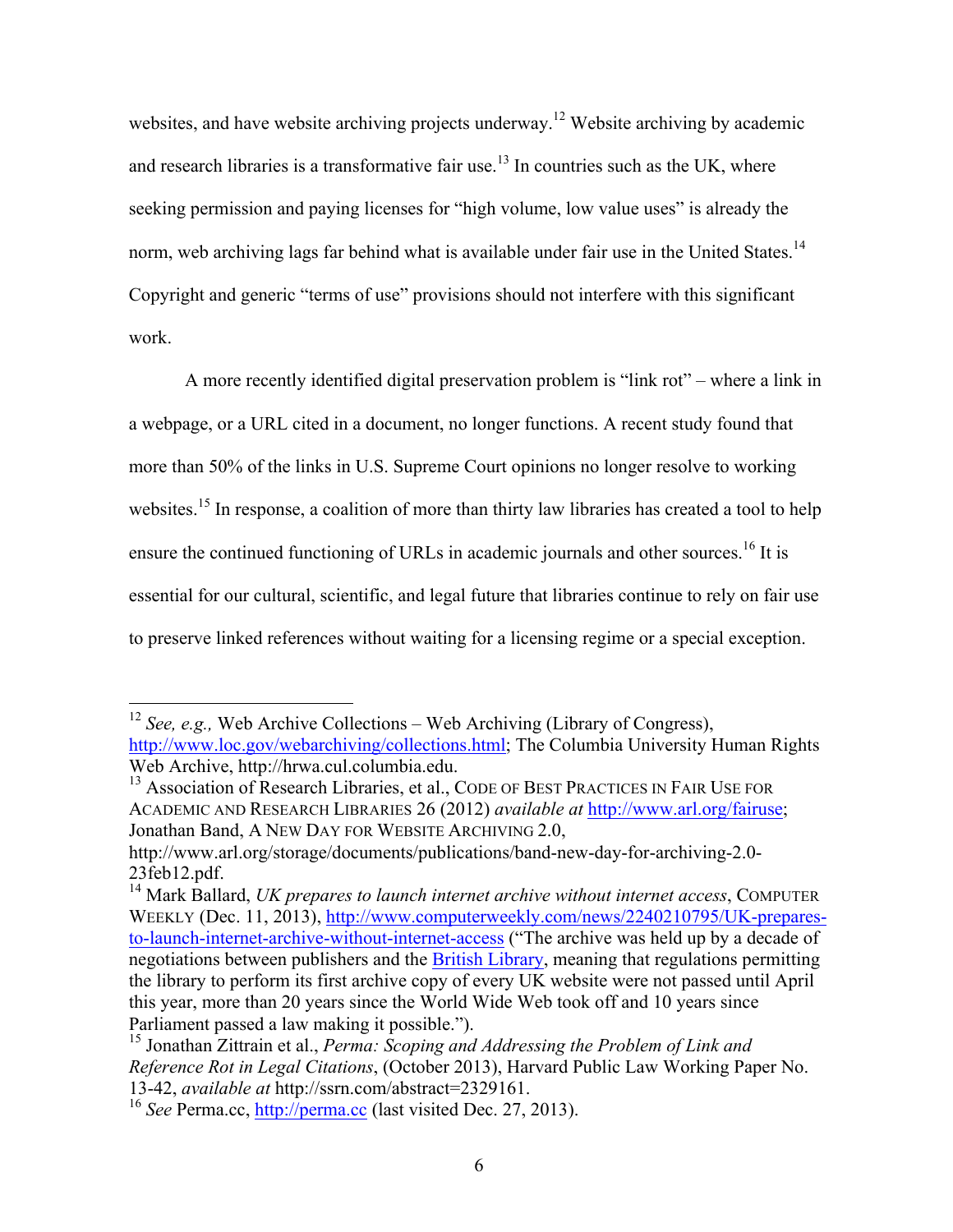In short, digital resources are not immortal. In fact, they are in formats that are more likely to cease to exist, and must be transferred to new digital formats repeatedly as technology evolves. They require extensive, highly specialized preservation and curation using constantly evolving methods and technologies. This means that the libraries charged with this work require robust applications of flexible exceptions such as fair use so that copyright technicalities do not interfere with their preservation mission.

# **III. Remixes**

Libraries play an important role in the creation of remixes. Many libraries – both public and university – operate centers typically referred to as media commons,  $17$  information commons,<sup>18</sup> or digital commons,<sup>19</sup> where the public, students and faculty are taught, among other activities, how to create multimedia projects using state of the art technologies. There is a growing recognition that an educated person in the Twenty-First Century must be "literate" in multimedia technology for purposes of communicating in academic, business, professional, and political settings. Many of the multimedia projects developed by students and faculty incorporate preexisting material such as clips of news broadcasts or films. These remixes comfortably fall within fair use, and no statutory amendment is needed to allow these centers to continue to operate.

 <sup>17</sup> *See* Media Commons, http://mediacommons.psu.edu/

<sup>18</sup> *See* David B. Weigle Information Commons, http://wic.library.upenn.edu/wicabout/. <sup>19</sup> *See* DC Public Library Digital Commons, http://www.dclibrary.org/digitalcommons.